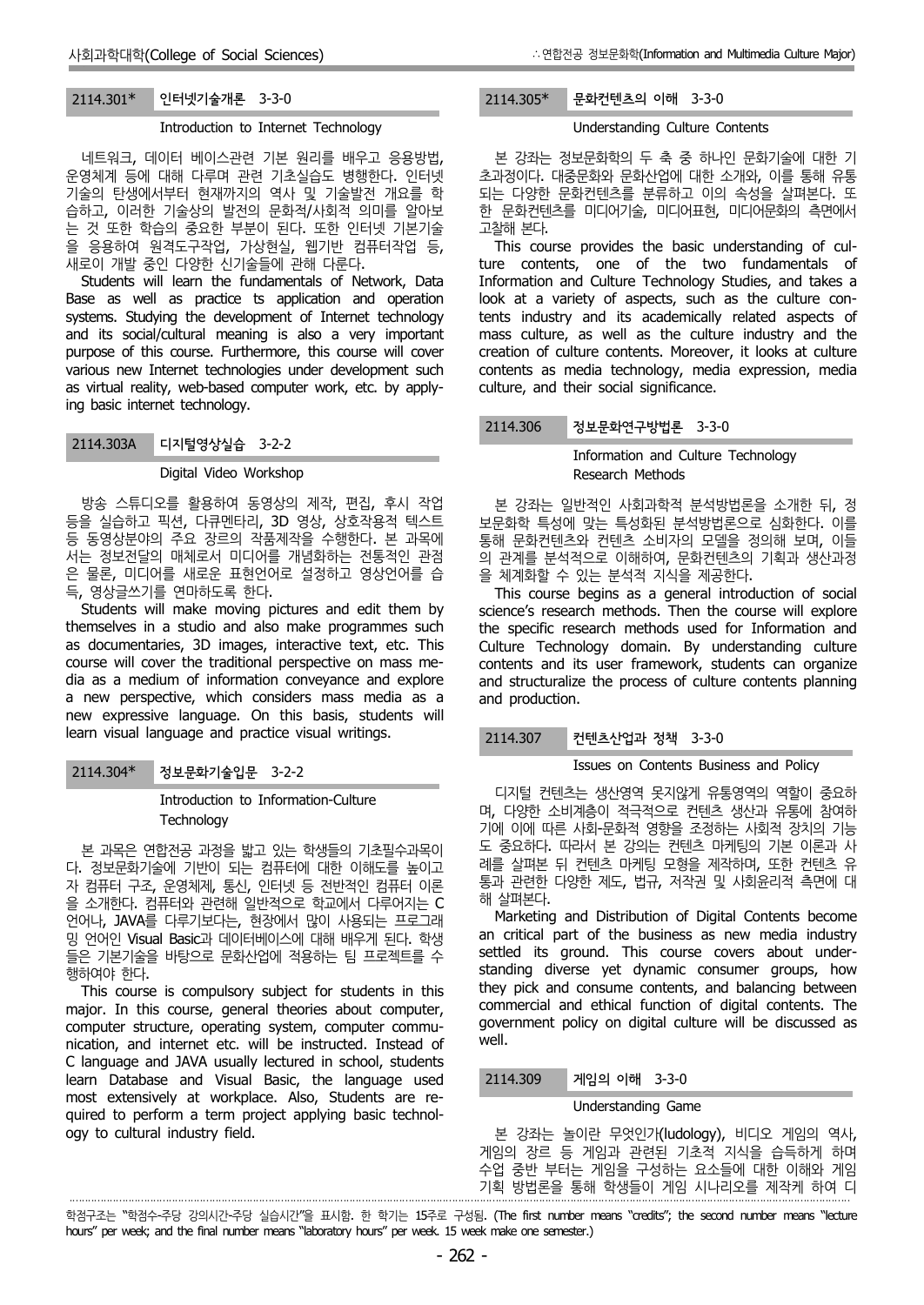지털 콘텐츠의 주요 장르 중 하나인 게임의 구성적 요소에 대 해 살펴 볼 수 있는 기회를 마련한다.

This course provides the basic understanding of video game or online game. the beginning of the class will cover Ludology, history of video game, game genres and other basic game theories. Middle half of the class will cover on game design and the elements of games in general. Later, students will build their own game sce narios and it will be reviewed with professional game designers and planners.

2114.402A 멀티미디어발상연습 3-2-2

## Multimedia Ideation

본 강좌에서는, 실제 멀티미디어 컨텐츠의 제작을 통하여 이에 관련된 다양한 현실적인 조건들을 탐구한다. 핵심적으로는 게임 및 그래픽, 음향 부분을 중점적으로 다루는데, 이는 멀티미디어 기 술의 가장 대중적인 산물로 이들이 제작되는 기술적인 방식들을 팀 단위로 직접 실습할 수 있도록 한다. 실습과 더불어 디지털화 와 더불어 가능해진 멀티미디어 기술의 사회적⋅문화적 함의를 살 펴보도록 한다.

In this course, students will make actual multi-media contents, exploring various materialistic conditions of making contents. Game and graphic, sounds will be the focus in making contents. This course will examine the social, cultural implications of multi-media technology in this age of digitalization.

## 2114.403 상호작용적 서사체계 3-3-0

## Interactive Story System

컴퓨터를 기반으로 한 상호작용을 통해 이야기 경험을 제공 할수 있는 새로운 예술 형태에 관한 연구. 소설, docu mentary, 픽션 영화, TV 드라마, 만화, 컴퓨터 게임 일부에 사 용하는 단일한 linear narrative가 아닌 meta-linear narrative 의 구조적 특징과 구축, 사용방식을 다룬다. 또한 여기에 요구 되는 writing tool, narrative, editor engine 등의 software 등의 다양한 tool의 기능과 활용방식을 학습한다.

Students will learn about a new type of art, providing a story through computer interaction. The structural buter characteristic of a meta-linear narrative (not a linear narrative) used in novels, documentaries, fiction films, TV dramas, animations, and computer games etc. and the establishment of the structure and the usage will be studied. In addition, various tools of softwares, including writing tool, narrative, editor engine will be part of this course.

2114.406 정보인터페이스디자인 3-3-0

## The Design of Usable Information Interfaces

본 과목에서는 정보인터페이스의 성격과 의미를 역사적, 사회적 맥락에서 파악해 본 뒤 구체적인 정보인터페이스의 디자인 방법론 교육을 통해 기말 프로젝트를 완성하는 것으로 한다. 학기 중에는 세 가지 다른 종류의 정보인터페이스디자인, 즉 가전제품의 설정 패널과 OSD (On Screen Display), 모바일 기기의 UI (User Interface) 및 컴퓨터의 GUI 및 Web 인터페이스에 대한 실제사 례발표를 통해 방법론과 사용에 대한 현실적 이슈들도 고찰할 것 이다.

In this course students will undertake a project after understanding the characteristics of usable information interfaces in their historical and social contexts. We will concentrate on learning the practical methodology of de signing usable information interfaces. During the semester, students must present 3 different information interface cases including OSD, UI, GUI, and Web Interfaces.

## 2114.407 가상현실입문 3-3-0

## Introduction to Virtual Reality

가상현실(Virtual Reality)이란 컴퓨터시스템을 이용하여 생성 한 3차원적인 인공의 세계에 인간이 몰입하여 실시간으로 보고, 듣고, 만지는 현실감을 체험하는 것을 말하며, 이 과정에서는 가상현실의 의미와 종류를 파악해 본 뒤, 다양한 CT산업분야에 서 응용되는 구체적인 가상현실 시스템에 대해서 학습하게 될 것이다. 또한 가상현실의 기초가 되는 VRML (Virtual Reality Markup Language)에 대해서는 실습과 프로젝트를 수행하기도

In this course students will apply virtual reality systems to various CT industries after understanding the kinds of virtual realities. Students will also practice VRML (Virtual Reality Markup Language), the basis of Virtual Reality.

## HCI/CMC 이론 3-3-0

## Theories of Human Computer/Computer Mediated Communication

디지털환경으로의 변화를 이해하고 그 산업적 가능성을 모색함 에 있어서 무엇보다 우선 요구되는 것은 새로운 디지털기술과 인간간의 상호작용을 이해하는 일이다. 또한 디지털매체를 매개 로 새롭게 등장하는 인간 대 인간의 만남, 상호작용, 커뮤니케 이션, 대인관계의 발전을 이해하는 일도 새로운 기술발전의 사 회적 함의를 이해하는 가장 기본적인 출발점이 된다. 본 과목은 휴먼/컴퓨터 인터페이스 및 컴퓨터매개 커뮤니케이션과 관련된 주요이론 및 연구성과 등을 살펴본다.

In understanding the social and industrial implications of digital communication technologies, the starting point becomes to explore the basic nature of the human-com interface and computer mediated human communication. This course introduces major theories and research findings of Human Computer Interface and Computer Mediated Com- munication.

## 2114.409 창의연구실습 3-3-0

## Creative Research Practice

본 수업은 디지털 컨텐츠 기획과 정보문화 연구에 있어서 가 장 중요한 핵심 소양인 창의력을 훈련하기 위한 수업이다. 먼저 이 분야에서 요구되는 창의력을 정의하고, 창의력 습득을 위한 제반 이슈들과 사례들을 살펴본 뒤, 매 학기 지정되는 창의과제 를 이론과정에서 습득한 지식과 창의적 연구방법에 따라 조사 연구하며, 이를 바탕으로 제시된 기획 제안의 창의성을 전문가 의 검토를 통해 확인하며, 최종 결과물로 형성해 나가는 실습형 수업이다.

Creativity is a key capability for those of who will work on contents industry. This course will guide stu dents withvarious methods and steps for nurturing creativity and experimental mind. The course will run with a project which proposed at the early stage of the class then student team will develop with various researches and technical play-outs. End product will be reviewed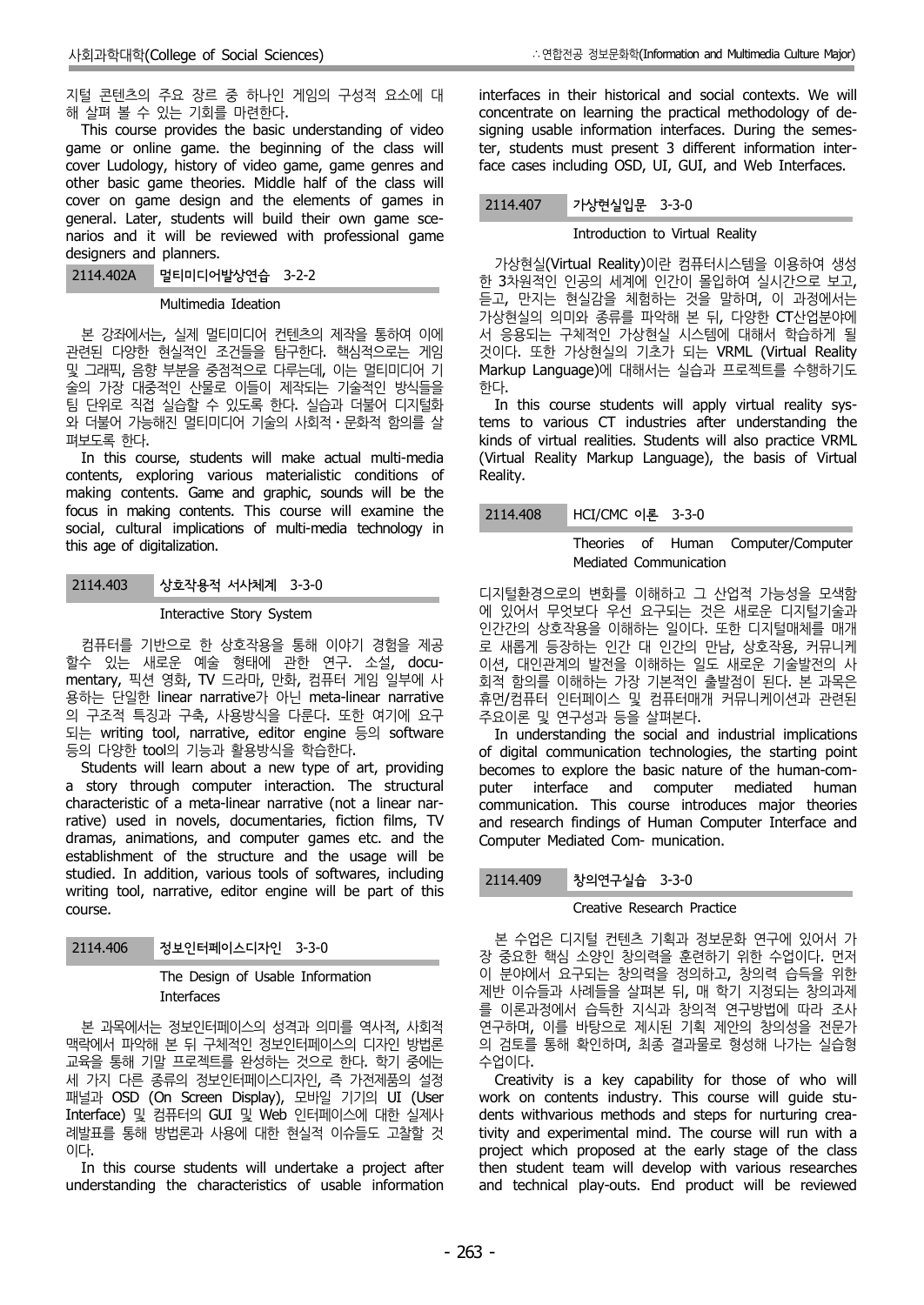| with     | industry | experts      | and | professionals. |
|----------|----------|--------------|-----|----------------|
| 2114.410 |          | 산학연구실습 3-3-0 |     |                |

#### Field Research Practice

본 수업은 매 학기 지정되는 디지털 컨텐츠 산업체와의 협력 을 바탕으로 진행된다. 지정된 산업체가 제시하는 연구과제를 학생들이 창의적이고 실험적인 입장에서 조사⋅연구하게 되며, 그 결과물의 생성과정을 산업체의 전담 인력들과 공동 형성함 을 목표로 한다. 정보문화학의 이론과정에서 습득한 지식과 연 구방법론을 적용하며, 산업체의 해당 지식과 경험을 공유함을 틀로 한다.

A small group of senior students will explore an in dustry- university collaboration project. Invited field ex perts will bring the most current issues to the course beloping and student and the school researchers will examine the possible solutions. Meanwhile students will revisit diverse research methods and previous cases and will share the end result as a knowledge at school and industry.

## 2114.411 비주얼라이제이션 3-3-0

#### Visualization

'비주얼라이제이션'은 컨텐츠의 시각화 과정을 탐구하는 수업 이다. 수강자들은 본 과목을 통해 비언어적 커뮤니케이션의 방 법론적 접근과 이를 활용한 다양한 메시지 전달 프로세스를 경 험하게 된다. 수업은 기초시각이론, 시각화 방법론 및 DATA와 텍스트의 시각화 연습으로 구성되며 최종적으로 이미지와 텍스 트의 인터랙션 과정을 다루게 된다. 학생들은 일반프레젠테이션 프로그램과 기본적 FLASH기술을 사용하게 되며, 기초적 TOOL 사용을 위한 특강이 수업초반에 제공된다. Visualization is a class that explores the fundamentals

of visual text. The explicit focus of the class is to experience non-verbal communication of message and its conversion on various media. Throughout the semester students will experiment with visualization and exercises with data and text. Their interaction will be the theme of the final project. Students are expected to work in general presentation program and basic Flash technol ogy, although non-technological solutions may also exist. A workshop for applying Flash is provided in the early stage of the class.

2114.412 인터넷과 지식기술 3-3-0

#### Internet and Information Technology

인터넷과 월드와이드웹은 사람과 응용프로그램 사이에 정보 를 교환하기 위한 기술적인 환경을 제공하고 있으며 이러한 기 술의 발전은 대용량의 데이터 자원이 인터넷 상에 존재하게 만 들었다. 그러나 사람과 응용프로그램 사이에 정보를 교환하기 위한 효과적이고 잘 정의된 규칙이나 표현법의 부족으로 이러 한 저장된 정보를 효율적으로 사용하는 데는 많은 문제점이 있 다. 네이버나 엠파스 등의 지식 검색 서비스에서 볼 수 있듯이 사람들의 지식 서비스에 대한 요구는 높아가지만 전통적인 키 워드 검색으로는 이를 지원하기가 부족하다. W3c의 주도하게 개 발 중인 시맨틱웹(Semantic Web) 기술은 웹 상에서 정보를 표 현하고 교환하기 위한 규칙을 정의하는데 필요한 기술들을 말한다. 시멘틱웹은 사람과 응용프로그램 (에이전트) 사이에 의미에 기반<br>최 건님구항은 항으로써 긴도한다. 나비스를 캔고한는 항견은 마리 한 정보교환을 함으로써 자동화된 서비스를 제공하는 환경을 말하 는 것으로 이를 위해서는 정보를 형식화하는 과정 및 개념화 과정 을 통하여 온톨로지를 생성할 필요가 있다. 온톨로지는 지식 도메

인의 개념 및 그들 사이의 의미적 연관성을 형식적으로 정의함으 로써 지식 검색 등의 서비스를 가능하게 한다. 본 과정에서는 웹 상에서 정보를 의미적으로 표현하고 의사교환하기 위해 시맨틱웹 기술이 어떻게 사용되는 지에 대한 이해를 유도한다. 세부적으로 다루는 토픽은 시멘틱웹 구조, 메타데이터, XML, 온톨로지 모델

Internet and World Wide Web provide technological environment to communicate information among people and software applications, The improvement of the tech niques has lead into a situation where enormous data resources are available on the internet. Efficient use of the resources, however, is very difficult because there are not well defined rules about the way information should be presented and communicated among software applications. Semantic Web technologies, which are de under World Wide Web Consortium (W3C),support the creation of presenting and communi cating information on the web. Semantic Web is environ ment to enable software applications (i.e. agents)com municate based on understanding of the intended meaning of shared terms to provide automated services. Ontologies are used to represent the intended meaning of shared terms. An ontology defines formally the con cepts and their relationships in an knowledge domain. This course enables students to understand how Semantic Web technologies are used to present information and to communicate semantically on the web. The topics covered in the course include the sturucture of Semantic Web, metadata, XML, ontology modeling, ontol ogy language and ontology construction.

#### 2114.413 미디어와 스토리텔링 3-3-0

## Media and Storytelling

미디어는 메시지다. 미디어의 전달내용을 말과 글로 표현한 것이 메시지가 아니라, 미디어 표현 수단과 전달방식 자체가 메 시지다. 본 강좌는 말이나 글을 중심으로 전달하는 스토리가 아 니라 다양한 미디어 표현 수단을 활용한 스토리 구현방식을 다 룬다. 강좌는 극영화(픽션), 다큐멘터리(넌픽션), 게임, 광고 마 체 사례들을 구분하여 미디어 표현수단과 스토리 전달방식을 다루고 인터넷/유비쿼터스 환경에서 제작/유통/관객 시스템이 미디어 표현 수단과 전달방식에 가져오는 변화를 살펴본다. 수 업은 스토리와 내러티브의 구분적 이해. 미디어별 표현 수단의 특성과 스토리 전달방식, 미디어 표현수단의 활용과 내러티브 구현, 인터넷 유비쿼터스 환경과 미디어 제작/유통/관객 시스템 의 변화에 대해 논한다. The Medium is the Message. The message is not the

interpretation in words or text, but the expressive means of the medium and the way of its delivery. This lecture deals with the ways of storytelling not in text forms but by expressive means of various media. It also portrays the impact of web/ubiquitous environment on the ways of storytelling. The following issues are investigated by examples of feature, documentary, game, advertisement; the understanding of story and delivery, how to use ex pressive means of the medium for the narrative, the im pact of web/ubiquitous environment on media pro duction/delivery/audience.

시리어스 게임 3-3-0

Serious Games